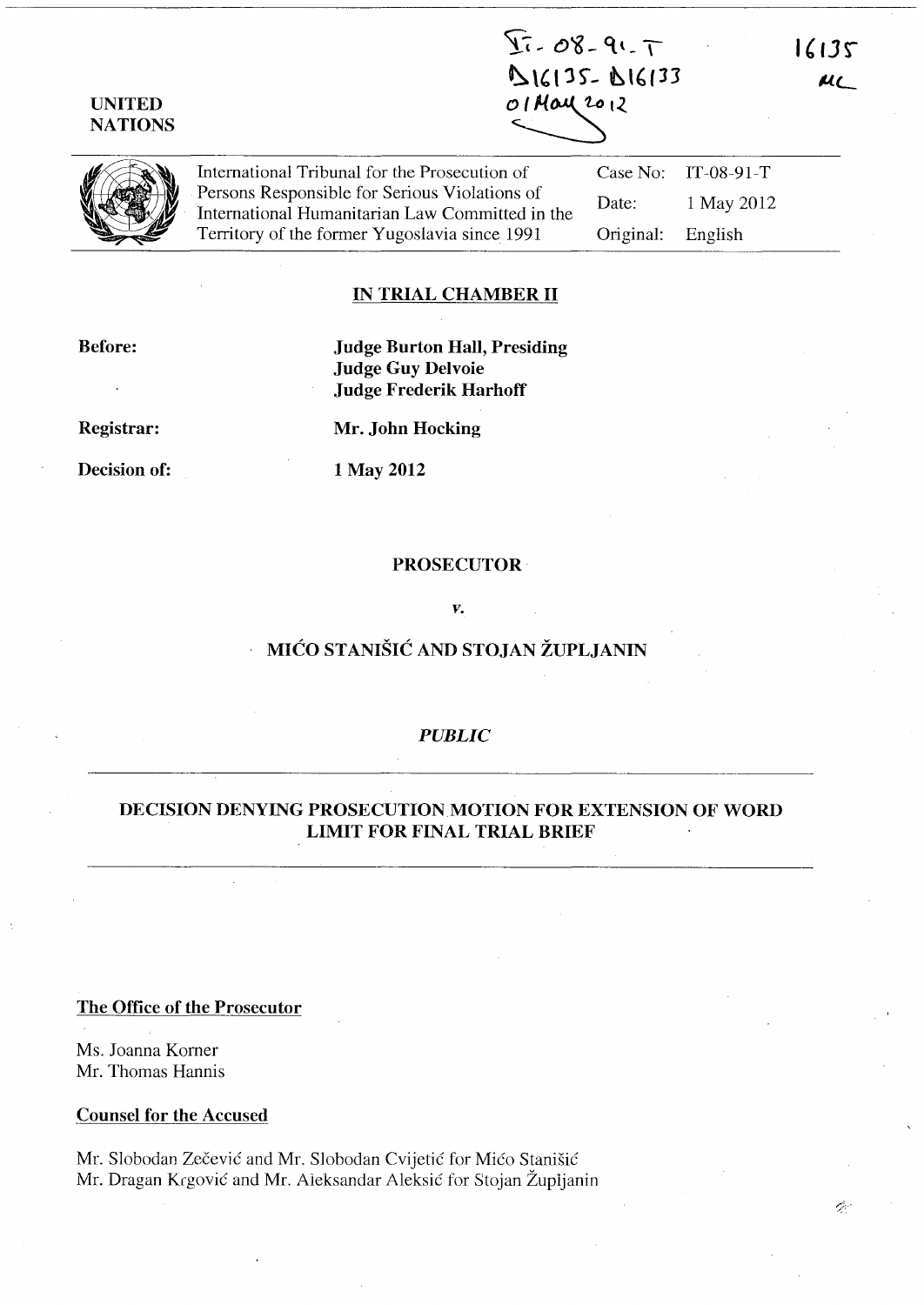# $16134$

**TRIAL CHAMBER II** ("Trial Chamber") of the International Tribunal fof the Prosecution of Persons Responsible for Serious Violations of International Humanitarian Law Committed in the Territory of the former Yugoslavia since 1991 ("Tribunal");

**BEING SEISED OF** the "Prosecution Motion for variation of the word limit for its final trial brief', filed on 26 April 2012 ("Motion");

**NOTING** that paragraph 4 of the Practice Direction on the Length of Briefs and Motions ("Practice Direction")<sup>1</sup> provides that final trial briefs will not exceed 60,000 words;

**NOTING** that on 18 January 2012 the Trial Chamber having initially decided that the Prosecution's final trial brief shall not exceed  $100,000$  words,<sup>2</sup> increased this limit to 120,000 words after having considered the Prosecution's oral request to file a final trial brief of  $175,000$  words;<sup>3</sup>

**NOTING** that paragraph 7 of the Practice Direction requires the party seeking authorisation to exceed the relevant word limit to demonstrate to the Chamber exceptional circumstances that necessitate the oversized filing;

**RECALLING** that the Trial Chamber has already taken into account *inter alia* the complexity and the size of this case, the number of witnesses heard by the Trial Chamber, and the number of exhibits admitted into evidence when determining the authorised word limits for the final trial briefs of the parties;

**CONSIDERING** that the Prosecution therefore has not established that there are exceptional circumstances that necessitate the filing of a final trial brief in excess of the currently authorised word limit of 120,000 words;

**PURSUANT TO** Rule 54 of the Rules of Procedure and Evidence and the Practice Direction,

 $\text{IT}/184/\text{Rev. 2}$ , 16 September 2005.

<sup>&</sup>lt;sup>2</sup> Hearing, 18 January 2012, T. 26671-26672.

<sup>&</sup>lt;sup>3</sup> Hearing, 18 January 2012, T. 26672, 26687. *See also* Order on final trial briefs and closing arguments, 30 March 2012, p. 1.